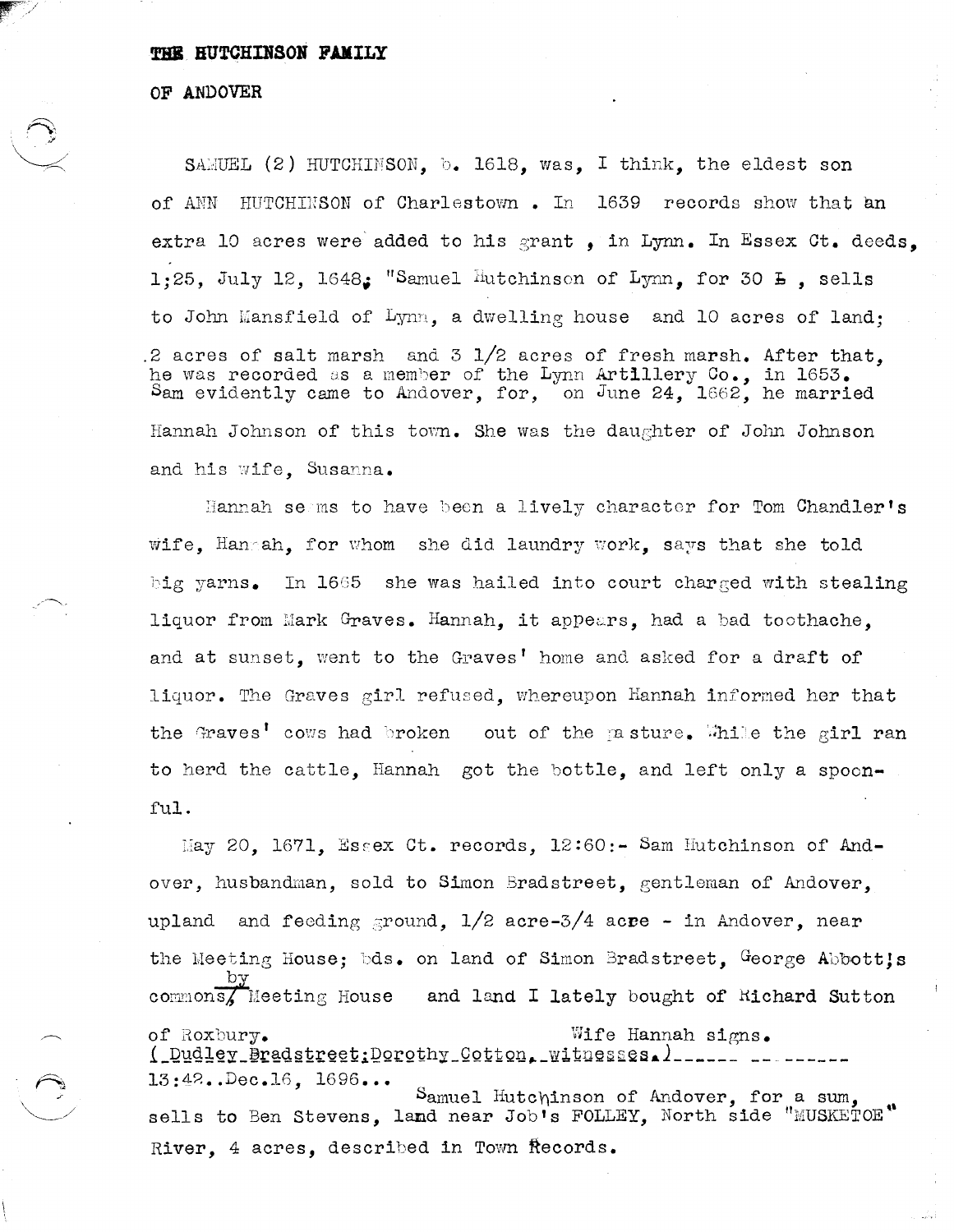13:42 ( cont.)

r"'~ ""', """!-~ ... -, ""'4~q""iJ -"-,~".--- '-"~',

 $\rightarrow$  $\setminus$  ,  $\setminus$  $\sim$   $\times$   $\sim$ 

The above land was lately in possession of  $R$ alph Farnum, granted to him by the town of Andover as part of the south portion of a meadow formerly granted to him in BEACHY meadow, and found to fall without ye line of Andover  $bds$ .<br>(Above may have been sam  $(3)$ ). Wife. Elizabeth ( Bridges) signs.

Sam and Hannah lived in Reading for a time, for on Dec. 24, 1669, the are recorded on a deed to Robert Burnap of a 5 acre lot near Ralph Dix, the river, W.  $H$ aton and the highway.

Sam, in 1670, swapped homes with Richard Sutton, and came to Andover. The home was in North Parish, on property that later was owned by Farrington. l Ann's,) share of her/property. Adam Hawkes. In 1671 when his step-father,, died, he had his

The deed, 12:60, to Gov. Bradstreet, was not acknowledged until June 10. 1697, when it was signed by Sam's wife, so he must have been dead at that time. She resigned her dower right. The witnesses were Dudley and Ann Bradstreet. It was recorded May 18, 1698.

Probate of Sam's will was in Nov. 1706, and his son. Sam.was ap-pointed administrator. He received for his portion, 11 sh.1 d. The other children received 5 sh. 6  $1/2$  d. apiece.

The children of Sam/Hutchinson and wife Hannah Johnson, were : John (3), *b. - ---* d. June 4, 1689.

(2 )

Susanne  $(3)$  ; m. Thomas Farnham, "ay 14, 1693; lived near the Middleton line.<br>Mary (3), b. ; m

; m. Nath'l Abbott, int. April 10, 1710; he was son of Thos. Abbott and  $w_{\bullet}$ <sup>S</sup>arah Stewart; b.1679; went to Ash-

ford, Conn. S<sub>amuel</sub> (3), b. about 1602-3; m. widow Elizabeth(Bridges) <sup>F</sup>arker.April 26.

1686; she was widow of Jos.  $r^2$ arker, of Lynn, was b. 1660. He d. 1741; she d. Sept. 7, 1730. Martha (3) ---<br>Mercy (3) Timothy (3( Hannah  $(3)$ , not named in father's will; maybe the Susanna, above.

-2-

,f

"